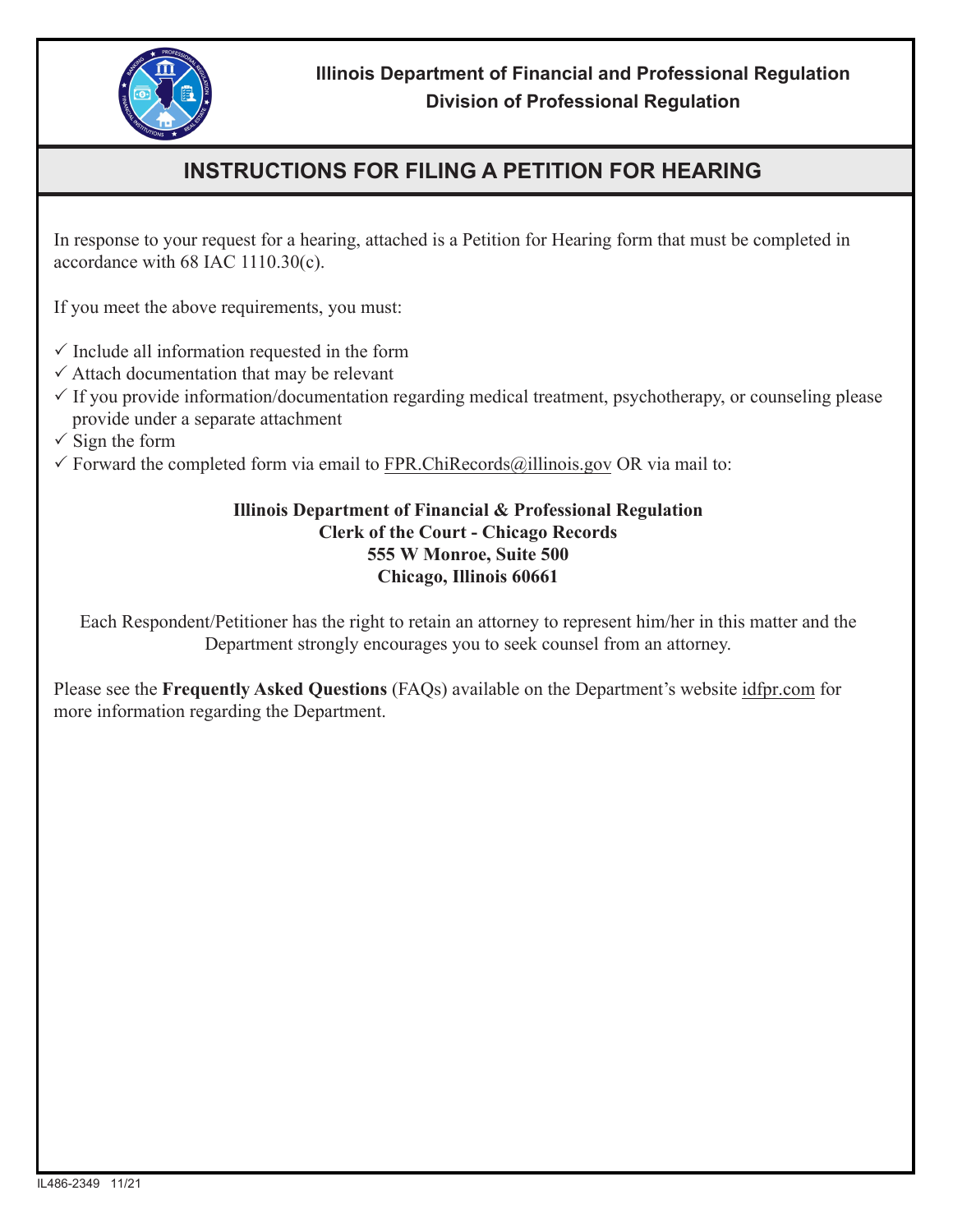## **STATE OF ILLINOIS DEPARTMENT OF FINANCIAL AND PROFESSIONAL REGULATION DIVISION OF PROFESSIONAL REGULATION**

| DIVISION OF PROFESSIONAL REGULATION                                                                                                                                                                                           |                                     |  |  |
|-------------------------------------------------------------------------------------------------------------------------------------------------------------------------------------------------------------------------------|-------------------------------------|--|--|
| In Re: The Petition for Hearing                                                                                                                                                                                               | Case No.: 1988                      |  |  |
| Name: Name and the service of the service of the service of the service of the service of the service of the service of the service of the service of the service of the service of the service of the service of the service |                                     |  |  |
|                                                                                                                                                                                                                               |                                     |  |  |
| <b>Petitioner Contact Information</b>                                                                                                                                                                                         |                                     |  |  |
| NAME: FIRST MIDDLE LAST                                                                                                                                                                                                       | <b>LICENSE NO.:</b>                 |  |  |
| <b>ADDRESS:</b>                                                                                                                                                                                                               |                                     |  |  |
| EMAIL:                                                                                                                                                                                                                        | PHONE NUMBER:                       |  |  |
| ANY NAMES PREVIOUSLY KNOWN BY:                                                                                                                                                                                                |                                     |  |  |
| Case Information (Please attach additional pages if needed)                                                                                                                                                                   |                                     |  |  |
| Type of Notice (choose one):<br>Notice of Intent to Deny<br>Notice of Tax Liability Order                                                                                                                                     | Notice of Intent to Refuse to Renew |  |  |
| Date of Notice:                                                                                                                                                                                                               |                                     |  |  |
| Please provide all dates and types of employment currently held:                                                                                                                                                              |                                     |  |  |
| Please provide the particular reason(s) why you believe that the action taken by the Department is incorrect:                                                                                                                 |                                     |  |  |